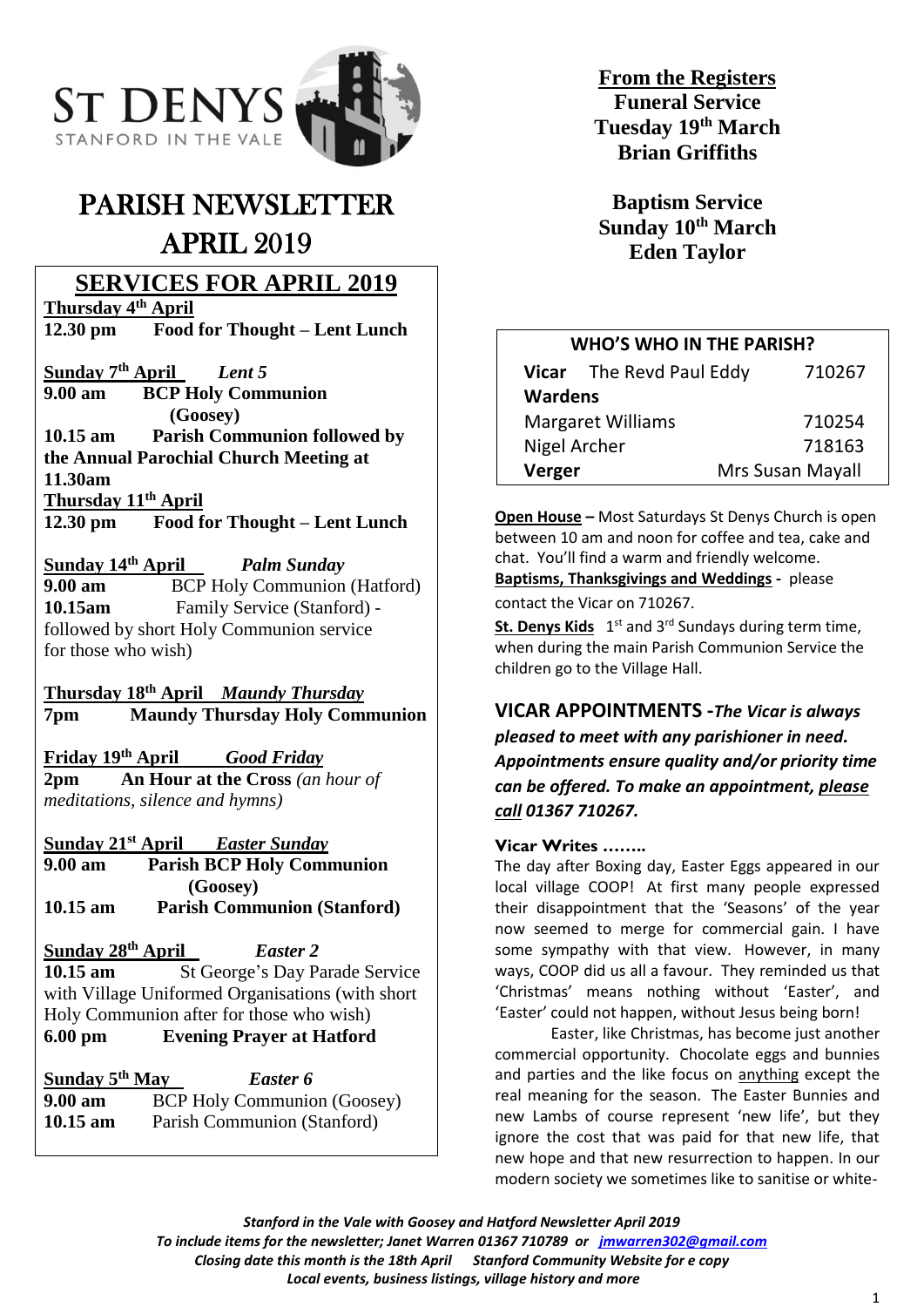wash things. Make no mistake, Easter was a very dark, desolate and lonely place for Jesus - which led to him giving of himself on the cross, in a very excruciating death.

*'Oh, the Vicar's gone all mournful'*, you might be thinking. Well, no. Because you see, it is easy, even for Christians to 'skip' Good Friday and the suffering, and to 'fast-forward' ahead to Sunday, and to resurrection, new life and joy and happiness. But in doing so we miss something really important.

You see, stopping and reflecting on the events of Good Friday, and the darkness of Easter Saturday can be transformational for all of us. For if we do, we shall realise that God is not an aloof, all powerful God, one who is unable to relate to our day to day problems, pain and concern at all. For in Jesus, we have a crucified God who endured for us, who knows all there is to know about the pains of life in this world: rejection by others, suffering, hurts, misunderstandings, even the unmerited abuse and scorn.

In Jesus we find a true love that led him willingly to publicly to die. To pay a price for a crime he did not commit – going against the will and lifegiving plans of God (sin) - for you and for me.

Many people in life today can empathise with Good Friday. They know of Jesus death, and they experience the pain that life can throw at us because of the way all of us try to live outside of God's love and life-giving plan for us. But they've never reached Easter Sunday, a day of new starts, forgiveness, love, a fresh chance in life with the past gone, and all of life  $-$  for eternity – ahead.

So, as we all enjoy our Easter Eggs, let's reflect what sort of an Easter Person we are?

Are we a **Good Friday person**: suffering the anguish of life where it seems everyone – including God - has deserted us?

An **Easter Saturday person**: somewhere inbetween the pain and the hope, but not yet made a decision to trust Jesus to forgive our past, and to bring us with Him into new life?

Or, an **Easter Sunday person**, a resurrection person? Someone who has handed their life over to God, asked to be forgiven of the past and committed their life and their future to Him - and so, can now live life with purpose and meaning.

A very *Happy Easter* to you all!

**Revd Paul Eddy Vicar**

### **Chatterbox Small Village Hall Every Thursday from 10 – 12 noon**

All are welcome to call in for a drink, catch up with friends or meet new ones. Occasional raffles, quizzes and bring and buy.

# **Bored with Monopoly? Try boardGOATS!**

boardGOATS meets fortnightly on Tuesdays at the Horse and Jockey to play "Euro" style boardgames (i.e. modern games like Ticket to Ride, Carcassonne, Catan and Bohnanza). You don't have to know any rules or how to play the games, as we explain as we go along.

We usually play shorter games from 7.30pm as people arrive, until 8pm when we will start something a little longer. For more details, see https://boardgoats.org or email boardGOATS@gmail.com, alternatively just come along, grab a pint or a coffee from the bar, and join us for one of our next meetings: 2nd, 16th & 30th April, 14th & 28th May.

> **The next Parish Council Meeting is on Wednesday 3 rd April in the large Village Hall at 7.30 pm with the Annual Village Meeting on Wednesday 17th April 2019 19:30 Small Village Hall All parishioners welcome.**

Scramblers Thursday 4<sup>th</sup> April **th April 9.00-10.30**  In the Church. All toddlers and carers welcome

### **Over 50's Keep Fit class**

Thursdays 10am-11am Stanford in the Vale Village Hall £5 per session

**Stanford Art Group Meeting Monday 8 th April Stanford Village Hall at 7.30-9.30pm** Printing Demo and Workshop with Andrea Hewes Non-members welcome Members £2 Non-Members £5 Visit Stanford Art Group on Facebook for more information

### **Stanford Volunteer Taxi Service**

If you need transport for a medical appointment, please phone **MARJORIE GOODING 01367 710656** As much notice about any appointments makes things easier and more drivers would be greatly appreciated

*Stanford in the Vale with Goosey and Hatford Newsletter April 2019 To include items for the newsletter; Janet Warren 01367 710789 or [jmwarren302@gmail.com](mailto:jmwarren302@gmail.com) Closing date this month is the 18th April Stanford Community Website for e copy Local events, business listings, village history and more*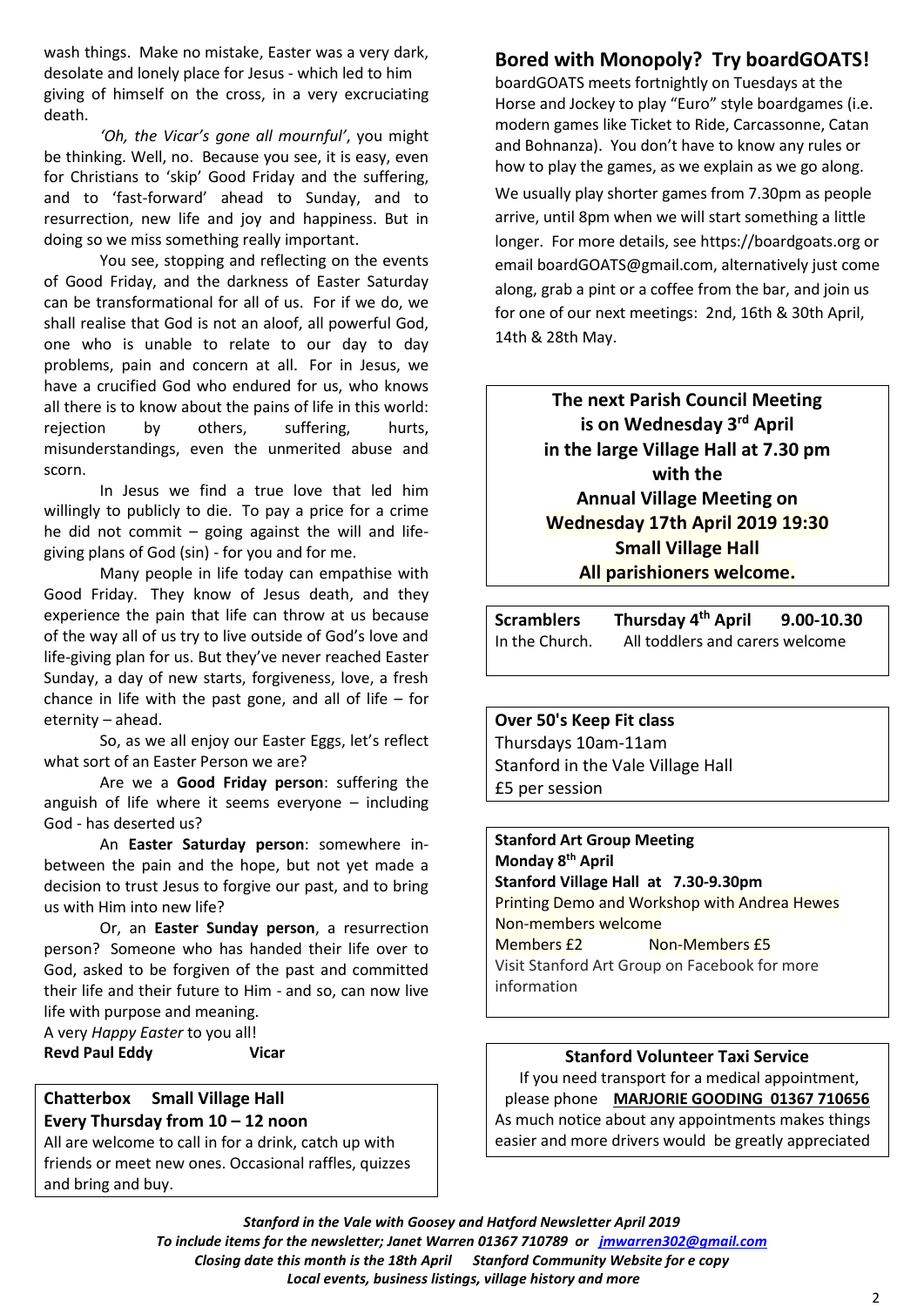#### **Stanford In The Vale And District Local History Society meeting at Stanford Village Hall, in the Small Hall on Tuesday 9 th April Start time** 7:45 p.m. Topic: HISTORY OF GROVE AIRFIELD IN World War 2 Speakers: DON SUMMERS, from Wantage Visitors welcome (£3 entrance) Refreshments and raffle Further information: Contact Phil Morris, 01367 710285

### **Cast On! Knitting and Crochet Group**

Fun, friendly and free. We meet every 2nd Wednesday of the month at the Horse & Jockey from 7pm until 9.30pm (ish). Bring along your current project or ask us to show you how. Contact: Ruth Chester Email: [caston@tlkc.co.uk](mailto:caston@tlkc.co.uk) Tel: 710362

# **IN NEED OF FUEL?**

#### TOP UP SPIRITUALLY AT THE STANFORD-IN-THE-VALE FILLING STATION!

What is a Filling Station? A new informal way of expressing the Christian faith. Using local mid-week<br>monthly celebrations in unusual venues to support and strengthen our local Churches.

Where and When:

The Vine, Mill Farm. Faringdon Road Stanford in the Vale. Oxon SN7 8NF

April 10th 2019 7.30pm to 9.00pm

Doors open from 7.00pm for coffee and cake.

For more information visit the website or contact me directly: www.thefillingstation.org.uk or Chris Weatherall on 07775 564131 or 01367 710208

# **FARINGDON & DISTRICT U3A – THURSDAY 11TH APRIL 2019**

**Valerie Calderbank, a Fellow of the Royal Astronomical Society,** will talk on **A Tour of The Universe** in the Corn Exchange at 2.30pm after a speedy AGM. Her talk will be accompanied by stunning images. Valerie is an experienced international presenter and cruise ship lecturer; her talk is. light-hearted, entertaining and not too technical, but will contain awe-inspiring facts. After the talk refreshments will follow to which everyone is welcome but visitors are required to contribute £1.50. Further information is available on the website<https://faringdondistrictu3a.com/> or from the chairman Margaret Brown on 01367 615 385.

# **Music in the Vale**

Our next Music in the Vale concert that will launch our 2019 season is now just weeks away.

The concert starts at **3.00pm on Sunday 14th April 2019 in Saint Peter's Church, Charney Bassett** and features cellist Jehanne Bastoni and classical guitarist Manus Noble in a musical journey "Across Time and Continent" with composers ranging from Boccherini to Hisaishi ..

Concert tickets price £12.00 are available from **Lucy Gildersleeves** 01235 868782 [gildersleeveslucy@gmail.com](mailto:gildersleeveslucy@gmail.com) or **David Pedder** 01367 718420 [djpedderdpa@btinternet.com.](mailto:djpedderdpa@btinternet.com) See also<http://www.musicinthevale.net/>. Refreshments will be available after concert.

We look forward to seeing you on the 14th April

**Stanford Women's Institute will meet on Wednesday 17th April 2019** at 7.30pm in the Village Hall. Visitors are always welcome. £3 charge for non-members.

**STANFORD-IN-THE-VALE GARDENING CLUB.** The next meeting will be on the **24th April at 7.30 in the large hall of the Village Hal**l. The speakers will be John and June Baker on' Delightful Dahlias. Refreshments and a raffle. Visitors will be very welcome for an entry fee of £3.00. For more details contact Rosemary Packer. Tel.01367 710 445

# **CHEESE AND WINE EVENING**

**The Horse and Jockey**

# **Wednesday 24th April at 7pm**

Tickets £7.50

A fundraiser for Great Ormond Street Hospital Children's Charity

**Formula Fitness, Yoga and Wellbeing** Zumba every Tuesday evening from 6pm. Stability Ball every Tuesday evening from 7pm. Zumba Strong every Friday morning from 9.30am. All in large Village Hall. Contact Lou on 07980 065 352.

*Stanford in the Vale with Goosey and Hatford Newsletter April 2019 To include items for the newsletter; Janet Warren 01367 710789 or [jmwarren302@gmail.com](mailto:jmwarren302@gmail.com) Closing date this month is the 18th April Stanford Community Website for e copy Local events, business listings, village history and more*